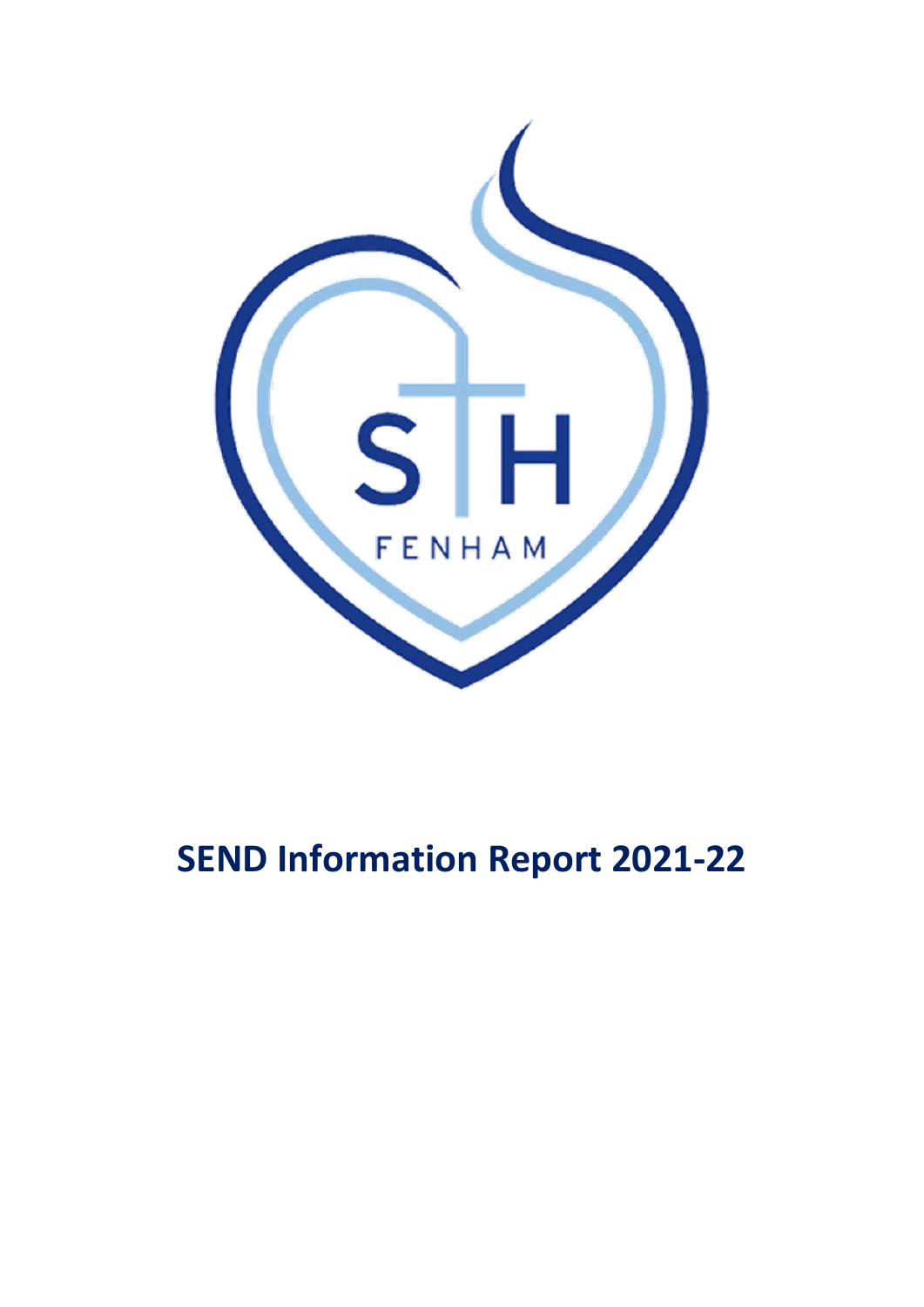#### **Introduction:**

At Sacred Heart Catholic High School, in accordance with the gospel values, we aim to uphold the right of all students to have access to a broad and balanced curriculum. Here, every child is equal and unique and we aim to provide a safe and supportive environment where pupils can flourish.

There are a number of reasons why pupils may be identified as having special educational needs or a disability (SEND) and we support pupils of all ages across the ability range; some of the reasons are outlined below:

- They have a specific difficulty need such as dyslexia or dyscalculia
- They have a sensory impairment, for example a hearing or visual impairment
- They have difficulties communicating or with social interaction
- They have mental health or emotional difficulties that are affecting their learning
- They are struggling to make progress with their learning despite appropriate in class differentiation

We are very proud of all we do to support pupils who attend Sacred Heart Catholic High School with SEND. Pupils have access to a full range of educational and pastoral support to ensure they make excellent progress and feel happy and fulfilled at school.

This overview is intended to give you general information regarding the ways in which we ensure we support all of our pupils with SEND, in order that they can realise their potential. It may not list every skill, resource and technique we use to achieve this as these are continually developed and we try to modify our provision to meet the needs of individual pupils.

Children with SEND at Sacred Heart High School make outstanding progress. Other useful documents such as our SEN and Disability policy are also available on the school website.

If you would like further information about what we offer here at Sacred Heart Catholic High School for students with SEND, then please do not hesitate to contact the SENDCo Mrs N Swan directly on: 01912751931.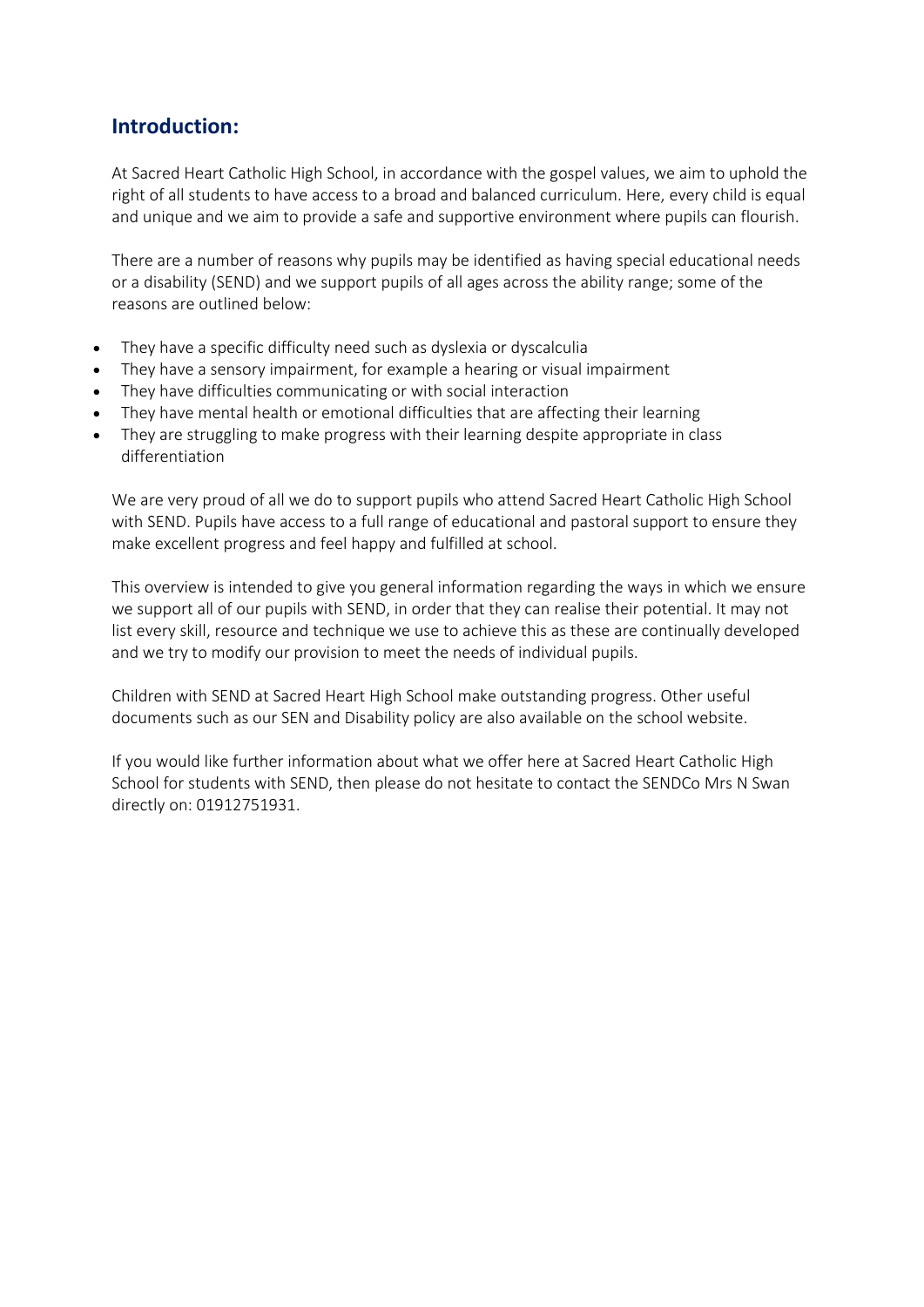## **All Pupils with Additional Needs**

For all pupils who have an additional need, here at Sacred Heart Catholic High School we:

- Work closely with parents or carers to agree on the best actions to take to help pupils make progress and feel happy at school.
- Make sure lesson content is differentiated to take into account different learning needs and to make sure pupils can access the content of the lessons.
- Employ a fully qualified SENDCo who leads on SEND provision across the school and who works with a member of the leadership team to act as an advocate for pupils with SEND.
- Monitor the progress of the students through the SEND department to ensure pupils are making progress in English and Maths; this allows the SENDCo to take action if progress is not as expected.
- Provide a keyworker who will meet with pupils informally at least once a year so they can voice any concerns and have a contact within the department.
- Create a teacher overview to help the teachers understand the unique needs of pupils and adapt their lessons appropriately. These documents also include pupils' views.
- Create Individual Education Plans for our high need students which are formulated and overseen by the SENDCo in conjunction with the pupils, parents and staff.
- Hold regular meetings for teaching assistants with the SENDCo, to review children, interventions and resources and to adapt provision where necessary.
- Support our families of children with SEND, formally through review meetings and informally as our SENDCo is available to speak either on the phone, in person or at one of our termly coffee mornings.
- Seek advice from outside agencies to ensure each child's needs are fully identified and understood and to learn from specialists how best to support our children with SEND.
- Map provision and evaluate intervention groups and strategies on a termly basis.
- Regularly evaluate our teaching resources to ensure they are accessible to all children with SEND.
- Ensure our school activities and trips, as far as is possible, are accessible to all our children with SEND.
- Provide on-going SEND training and information for teachers, teaching assistants and other staff in the school.
- Liaise closely with primary schools and High and Further Education providers to ensure SEND pupil information is clearly communicated and to help students with SEND feel at ease when making the transition to high school or to Higher or Further Education providers.
- Place support staff where needed throughout the school to ensure pupils' progress, independence and value for money.
- Access arrangements are applied for where we feel students with SEND would benefit from additional provision in exam situations.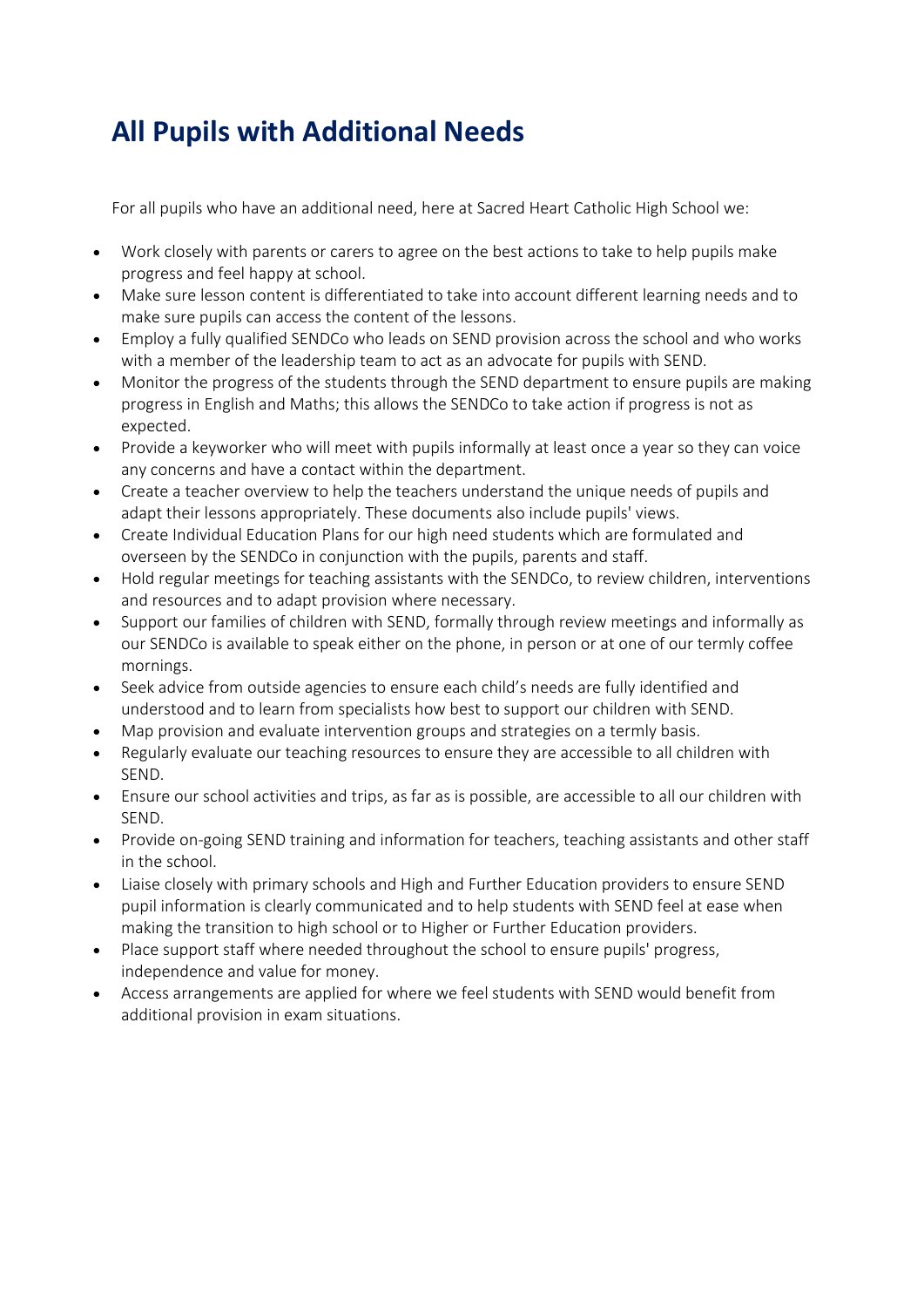#### **SEND Staff**

- We have a number of enthusiastic and dynamic Learning Support Assistants who support students with SEND at Sacred Heart both in and out of class.
- We also have two Higher Level Teaching Assistant (HLTA) who teach smaller intervention groups in English and Humanities. One of our HLTAs also liaises with primary schools to ensure students make a smooth transition to Sacred Heart.
- Our SENDCo co-ordinates provision for the students with SEND at Sacred Heart and teaches English across the ability range. As a department, we work hard to support students and enable them to stay in mainstream classrooms with their peers.

#### **Identification of SEND**

The broad areas of SEND are difficulties in the areas of:

- Communication and Interaction
- Cognition and Learning
- Social, Emotional & Mental Heath
- Sensory and/0r physical

In school the class teachers inform the SENDCo of any concerns in the pupil's progress in any of the areas above, is:

- Significantly slower than that of their peers from their starting point
- Does not match or better the pupil's previous rate of progress
- Does not close the attainment gap between the pupil and peers
- The attainment gap widens

Following a concern, school-based observations will be carried out to identify barriers to leaning for your child. Slow progress and low attainment do not automatically mean a pupil is place on our SEND register. Discussions with parents and professionals will take place to decide whether special educational provision is required. If it is felt a pupil needs targeted provision that is additional to or different to what is usually provided, with parents'/carers' agreement, their child will be added on to the SEND register and receive SEN Support. Decisions will be made to decide if a referral to outside agencies is required in order to develop a holistic approach to the support in place for each individual pupil. Parents are informed of any outside intervention. Throughout the process you and your child's opinions will play a crucial part in addressing specific needs. The level of support your child receives may change throughout their time in school as interventions will be continually monitored and reviewed; progress will be tracked using our assessment process. There are regular opportunities for parents to discuss the progress of their child.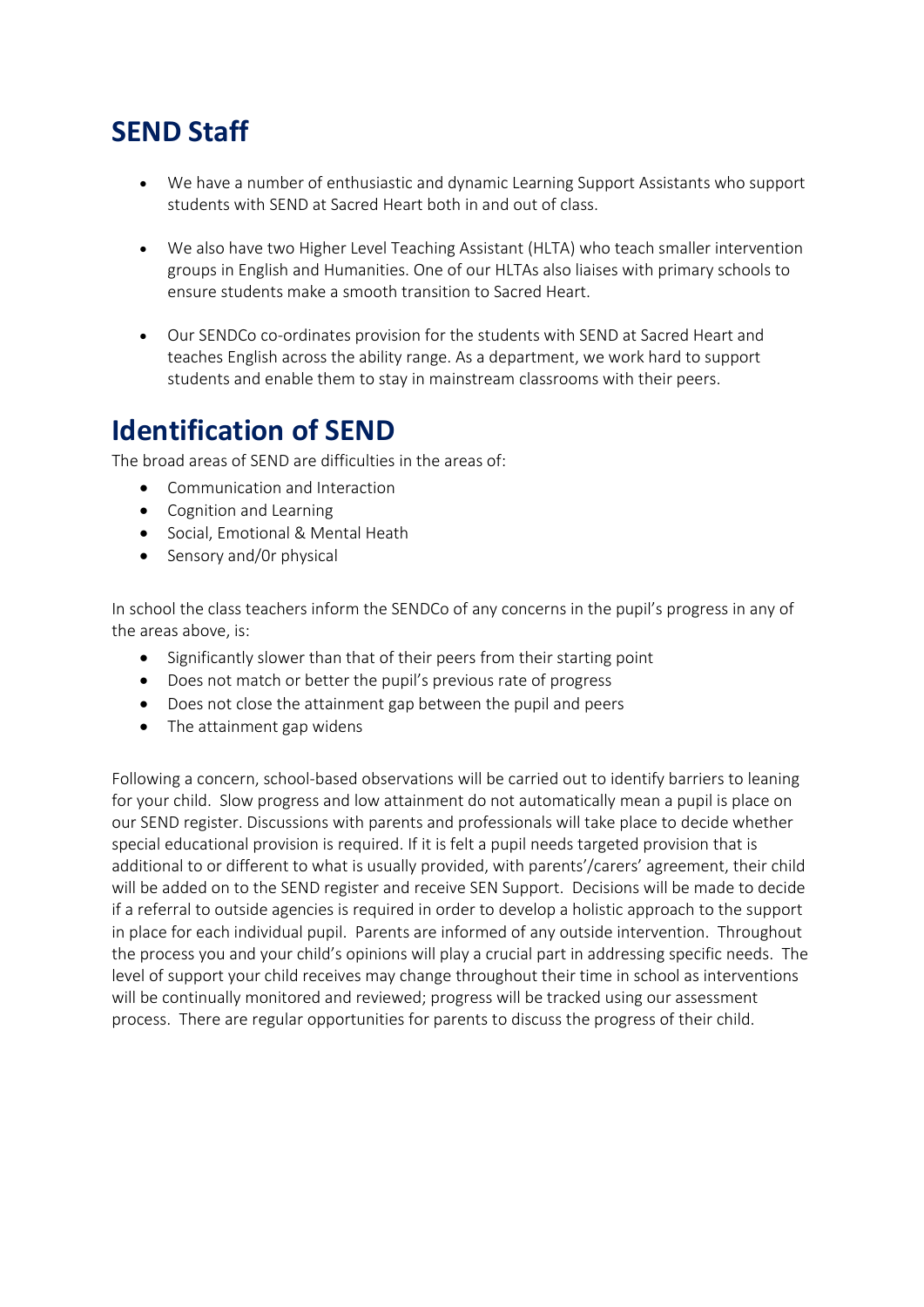### **Communication & Interaction Needs**

Amongst other things, pupils classified as having communication and interaction needs may be on the autism spectrum or may have speech difficulties. Support we can provide for pupils with communication and interaction needs is as follows:

- Teachers will differentiate the curriculum and resources appropriately, reflecting on the needs of the student
- Visual timetables can be provided
- The learning centre is a peaceful area and students can use this as a 'calm area' if it is agreed this would be an appropriate strategy
- We run a film club and craft club in the learning centre as we understand unstructured time can be problematic; keyworkers will also work with tutors to ensure other whole school clubs are considered where appropriate
- We offer a social skills programme and organisational support
- We have an in-school counsellor who can help students through difficult periods
- We can arrange access to academic mentoring if required so students don't fall behind with their work in class
- Targeted intervention in Maths and English can be considered to improve skills in numeracy and literacy
- Support and advice is sought from outside agencies to ensure any barriers to success are fully identified and responded to; any programmes implemented are fully supported and communicated to staff.

#### **Cognition & Learning Needs**

Amongst other things, pupils classified as having cognition and learning needs may have specific learning difficulties such as dyslexia or moderate learning difficulties where there may be more general issues around literacy and numeracy. The learning needs may also be more severe and students may require appropriate intervention so they can access the curriculum. Support we can provide for pupils with cognition and learning needs is as follows:

- Teachers will differentiate the curriculum and resources appropriately, reflecting on the needs of the student and taking advice from the SENDCo regarding appropriate resources.
- Strategies are provided to promote and develop literacy and numeracy, including one to one intervention to improve skills in a range of areas.
- We access the expertise and advice of the Special Educational Needs Disability Outreach Service (SENDOS formerly SENTASS), Single Point of Access (SPA) and SEN Advice Support Allocation Panel (SEN ASAP formally SPoC), to ensure the needs of children are clearly identified and appropriate provision is in place.
- We use Accelerated Reader to ensure students are reading on a regular basis.
- ICT is used to reduce barriers to learning where appropriate.
- We provide resources to support children with specific needs- e.g. coloured overlays and reading rulers to help with reading for our dyslexic children.
- Our school's SENDCo, Nichola Swan, can assess students for access arrangements so they can be in place for examination periods.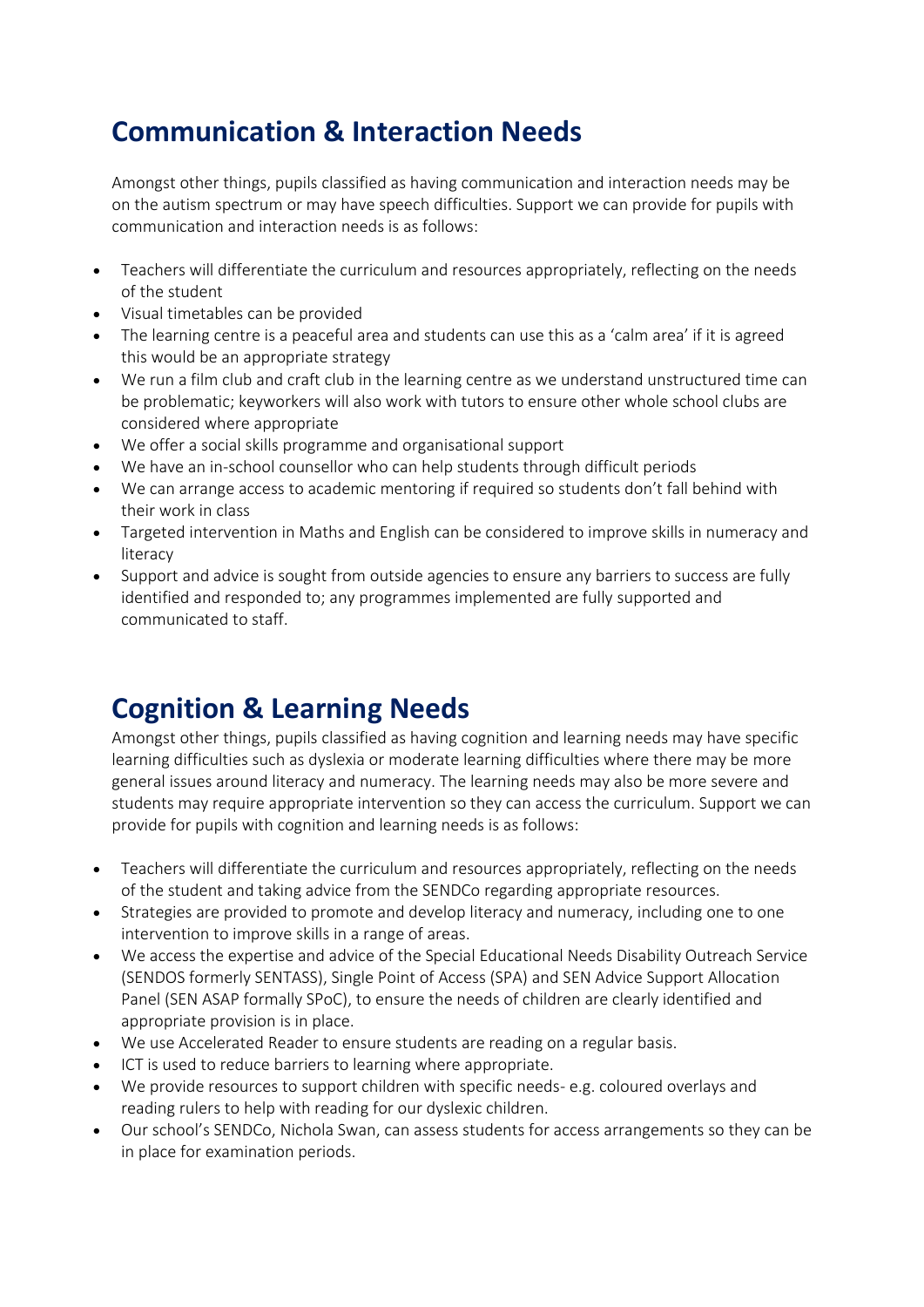## **Social, Emotional, & Mental Health Needs**

Amongst other things, pupils classified as having social, emotional and mental health needs may need support with anxiety or their emotional health may be affecting their progress; they may require help to manage their behaviour in the classroom. Support we can provide for pupils with communication and interaction needs is as follows:

- The school provides fantastic pastoral care for all students and each year group has a head of progress and deputy head of progress that monitors behaviour, progress and the emotional needs of the students.
- We run one-to-one and small group sessions focusing on emotional understanding and social skills.
- We have a 'calm area' where students on the SEND register can go if they feel they need some quiet time; time out cards can be arranged.
- We run intervention programmes for students who are struggling with literacy and numeracy skills or have access to academic mentoring for students who have fallen behind in a subject.
- We use behaviour reports and praise reports to help students manage and take ownership of their behaviour so all members of the school remain safe.
- We complete risk assessments and then take action to ensure the safety and inclusion of all children, whenever possible, in all activities.
- We have a Humanities group in Year 7 which can help new and vulnerable students settle into the school.
- We have an in-school counsellor available for students with a specific emotional need, for example, bereavement.
- We seek the expert advice and support of outside agencies, including the School Nurse and the Children and Young People's Service (CYPS)
- Where a student has SEND and is also a looked after child, we have a designated teacher and LAC coordinator in school to ensure students are supported.
- Individual mentoring is available to support pupils.
- We have an on-site Chaplain to assist with spiritual and emotional development.

There are clubs run through the Learning Centre at lunch times to support vulnerable pupils. Support is available at break times if required.

Please see our [Anti-Bullying](file:///C:/Users/54477.SHHS/AppData/Local/Microsoft/Windows/INetCache/Content.Outlook/23CYS01W/Anti-Bullying%20Policy) Policy: www.sacredheart-high.org/policies

#### **Sensory & Physical Needs**

Amongst other things, pupils classified as having sensory and physical needs may need support with a visual or hearing impairment. They may have medical needs that affect their progress and ability to learn. Support we can provide for pupils with communication and interaction needs is as follows:

- Bespoke arrangements for students with physical disabilities to ensure they can access the curriculum.
- We provide support and practical aids where appropriate to ensure pupils can access the curriculum.